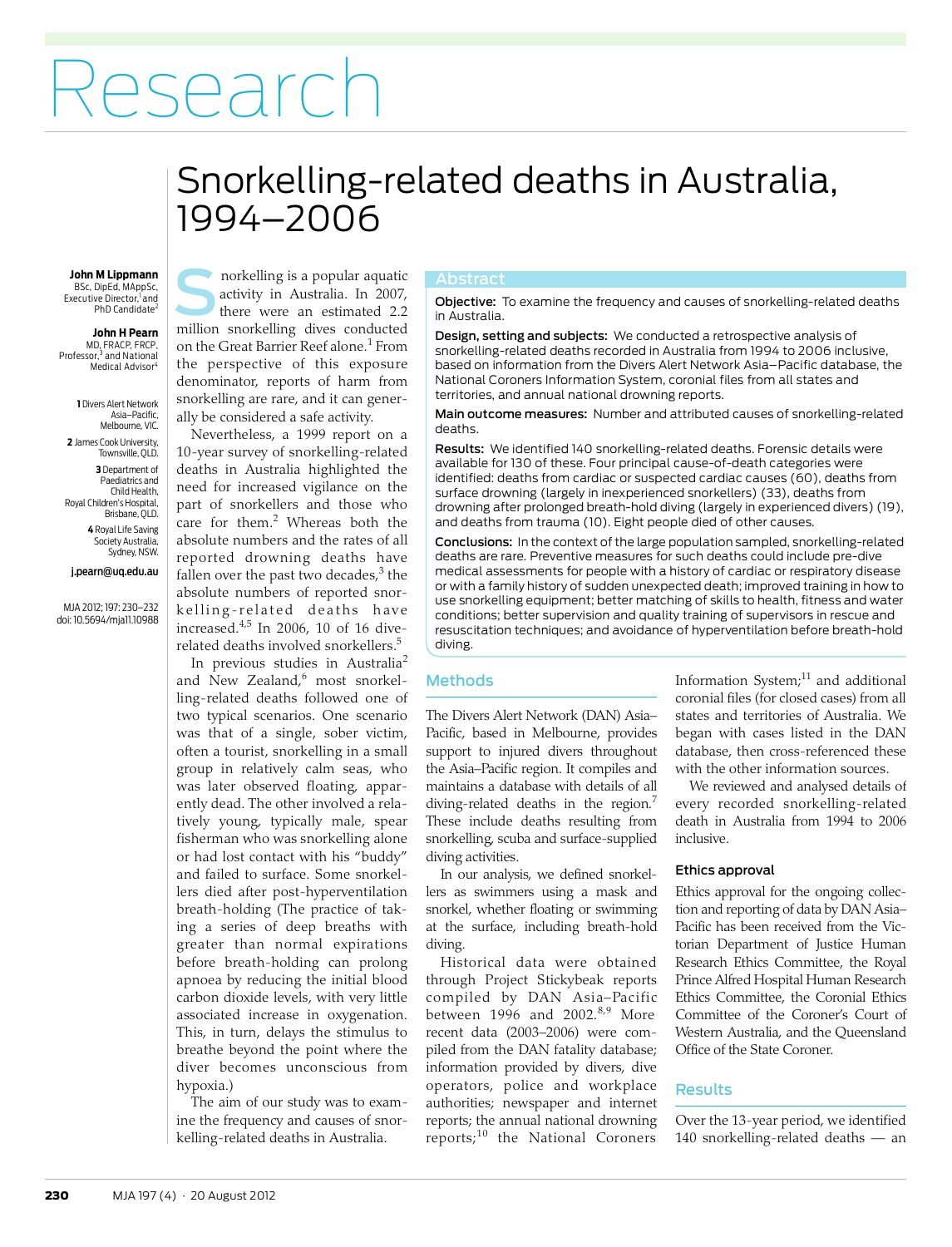average of about 11 per year. Annual frequencies of deaths from 1994 to 2006 are shown in [Box 1](#page-1-0). In 10 of the 140 cases, forensic pathology details were unavailable, either because the body was never found or there was no autopsy. Characteristics of the remaining 130 victims are summarised in [Box 2](#page-2-19).

Four principal cause-of-death categories in snorkellers were identified, each with unique and separate preventive implications: cardiac-related causes (proven or suspected), surface drowning (largely in inexperienced snorkellers), drowning after extended breath-hold diving (almost exclusively in experienced divers), and trauma.

Sixty snorkelling-related deaths were attributed to, or thought likely to be associated with, cardiac causes. Thirty-four of these deaths occurred in people with a known history of cardiac disease or a significant medical history with potential cardiac comorbidity. The remaining 26 victims had no prior cardiac condition or significant medical history, and five of these had no anatomical evidence of cardiac pathology at autopsy. Forensic pathologists experienced in diving cases suggested that the subgroup with no cardiac history and no evidence of cardiac pathology were most likely the victims of dysrhythmias.

The second-highest cause of death after cardiac disease was drowning.

#### **Discussion**

The most common cause of death in snorkellers appears to be cardiac disease. People who die from this cause are typically sober, middle-aged or older males, enjoying the novel experience of supervised group snorkelling. Snorkelling involves potential cardiac stressors, including unaccustomed exertion, the anxiety of a novel experience, autonomic cardiogenic reflexes as part of the diving reflex,<sup>[12](#page-2-12)</sup> the effects of cold, $^{13}$  and pulmonary and cardiac reflexes triggered by inhalation of, or immersion in, water. It is our experience that most novice snorkellers remain on the surface with their masked face immersed and avoid diving. However, most cardiac stresses apply whether a snorkeller is submerged or not.

Intending participants in some tourist snorkelling groups are required to complete a medical declaration that they undertake the risks of snorkelling in the acknowledged context of any pre-existing medical conditions, especially heart disease and asthma. In our study, people who died of cardiac causes were typically well males (median age [males only], 65 years) who were noticed floating silently in the water, often close to others. We call this the "fatal silent snorkelling syndrome". Cardiac causes of death defined at forensic autopsy include myocardial infarction, valve rupture, previously undiagnosed congenital valvular or coronary artery abnormalities, and unrecognised myocarditis.

Sudden unexpected deaths in healthy young adults are sometimes found to be due to congenital condi-tions such as prolonged QT syndrome<sup>[14](#page-2-14)</sup> and to channelopathies[.15](#page-2-15) Several studies have indicated that 14%–20% of healthy young adults who die unexpectedly and have no abnormalities detected on autopsy possess genetic mutations causing channelopathies.<sup>16</sup> The preventive message here is that, if there is a family history of such deaths, or if there is a personal history of unexplained seizures, it is advisable to consult a medical practitioner before diving in any form. A further message from our research is that, in all such cases of sudden and unexplained death in which no cause is identified at autopsy, the family doctor should consider initiating genetic studies involving first- and second-degree relatives.<sup>17</sup>

With respect to snorkelling-related deaths in people with no history of cardiac or other medical conditions and no vascular or cardiac pathology at autopsy, we believe that a proportion of such deaths are consistent with dysrhythmias triggered by the diving reflex or tracheal-cardiac vagal reflexes after the inadvertent inhalation of small amounts of sea water. Such dysrhythmias have been known to trigger fatal cardiac-related outcomes in people with pre-existing cardiac disease. Immersion bradycardia (part of the diving reflex) may progress to various types of dysrhythmia, specifically P wave abnormalities and abnormal nodal rhythms. $^{18}$  We posit that this process may lead to fatal dysrhythmias not only in people who are predisposed by existing coronary disease (eg, coronary artery disease or acute or chronic myopathies), electrical conduction

<span id="page-1-0"></span>

defects or channelopathies, but also in otherwise normal people. Unaccustomed exercise, especially if vigorous, in people in an "at-risk" demographic group for coronary artery disease is a potential trigger for sudden cardiac death, whether due to dysrhythmias or infarction.

Given the enormous denominator of exposure experience in our Australiawide survey over a 13-year period, we do not wish to overstate the small risk of cardiogenic death while snorkelling, but rather to highlight the increased relative risk of death if pre-existing cardiac disease is known to be present. Some large tourist boats in Queensland carry automated external defibrillators. However, the availability of a defibrillator does not guarantee survival, partly because of the delays in the recognition of a problem and the retrieval of the victim.<sup>5</sup> Intending snorkellers with preexisting cardiac disease or other serious conditions with potential cardiac comorbidity should have a prior medical consultation and be prudent in their physical exertion.

The second major category of deaths was among relatively inexperienced snorkellers who drowned. Many such deaths occur in novices who aspirate water from their snorkel because of a lack of skill. Others are unable to cope with adverse sea conditions (rough or strong currents). These victims are often, but not always, poor swimmers.

However, at least a quarter of the drowning deaths occurred in highly experienced snorkellers. Such deaths often followed hyperventilation before extended breath-holding, with subsequent hypoxic blackout before or immediately after surfacing. Many studies have described these preventable tragedies, $2,4,5$  $2,4,5$  $2,4,5$  in which a misguided diver